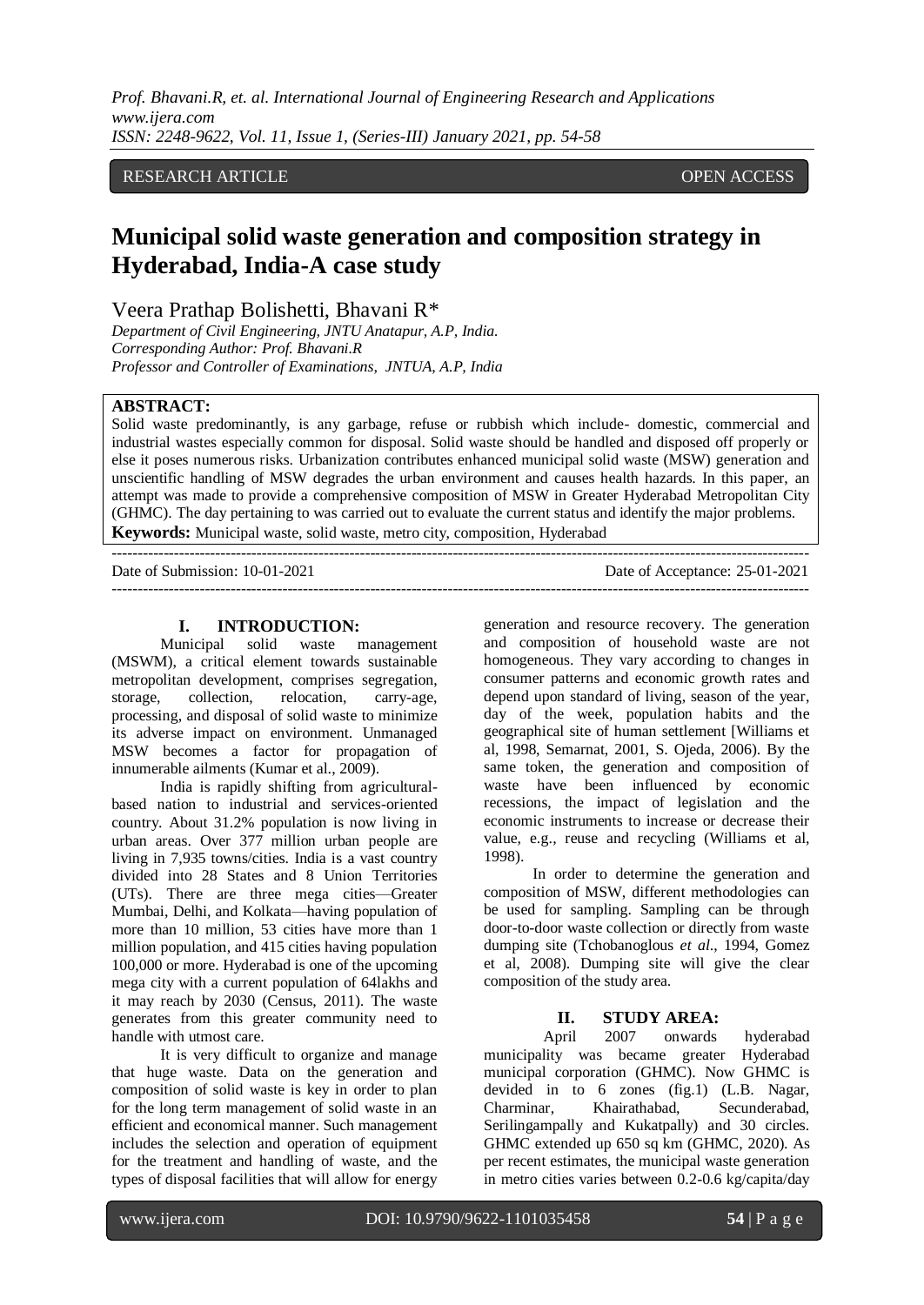(Agarwal *et al* 2005) and urban MSW generation is estimated to be approximately 0.49kg per capita per day. This is estimated to be two are three times.

However vary from city to city and the per capita waste generated in Hyderabad 0.62kg/day (Srinivas et al, 2016).



**Fig.1:** GHMC zones and circles

#### **Methodology:**

Primary data collected form the GHMC reliable sources and secondary data generated Samples were collected from the MSW management site as per standard procedure (Sridevi, 2015). The piles of the waste was represented in fig. 2.



**Fig.2:** Landfill site located in Hyderabad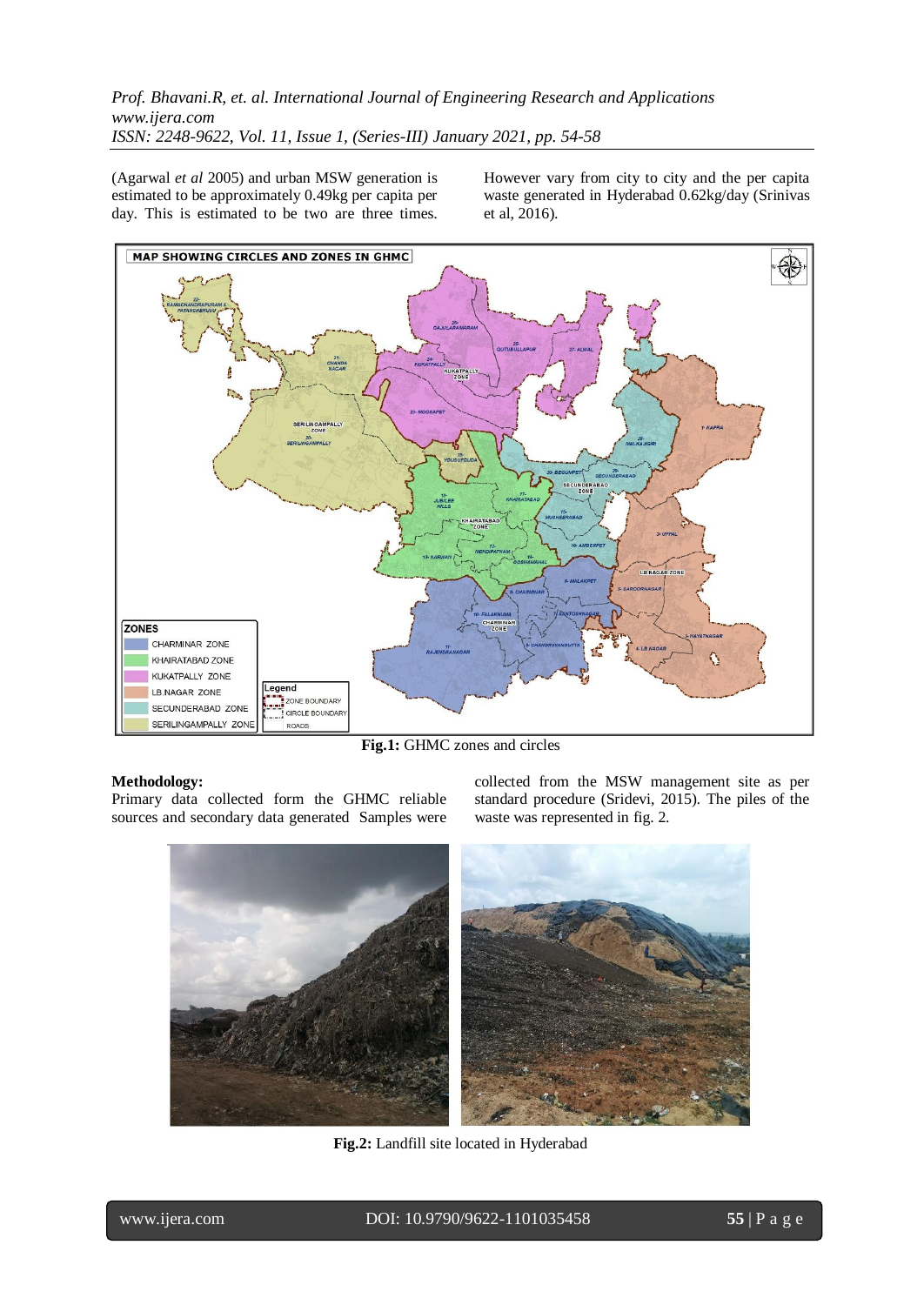**Segregation of waste:** Waste characterization consists of collecting waste at its source and directly sorting it out into types of materials. The collected waste was separated into dry waste and wet waste. This waste again sorted as into different categories like plastic, paper, textile, metal, gravel, glass and others. After segregating the solid waste weighed according to standard protocal (Srinivas, 2016).

#### **III. RESULT & DISCUSSION**

According to data collected from Greater Hyderabad Municipal Corporation, it is noticed that the generation of municipal solid waste is of two types these are Biodegradable waste and Non Bio degradable waste Bio degradable waste consists of easily degradable organic compounds, Garden waste, wooden materials, Paper & Cloth rags. It is a natural process & undergoes decomposition itself.

Biodegradable wastes can undergo decomposition naturally, without any treatment or disposal methods. The product obtained after decomposition process is used as manure in crop & agricultural fields to obtain more yield & available to farmers at cheaper cost. The generation & composition of bio degradable waste in dump yard is very high. When compared to others, the generation of easily degradable organic waste is high i.e. 44.3% (Fig.3). Non Biodegradable waste consists of metals, glass, ceramics, rubber, leather & Sand. These cannot be decomposed by a natural a process. These can be disposed by treatment or disposal methods. By depositing these materials large amount of pollutants are released into the environment there by polluting it. The generation of plastics/ bottles, are very high i.e. 22.0%, when compared to metals, glass etc.



**Fig.3:** % of Biodegradable and Non- Biodegradable MSW of GHMC

From the composition analysis it was observed that the biodegradability of MSW was clearly observed (Fig.4,5). % of paper is decrease from 40% to 20% may be because of biodegradation in the closed dumping site. The non biodegradable compounds % composition was still remains approximately similar after closuer of the dumping site.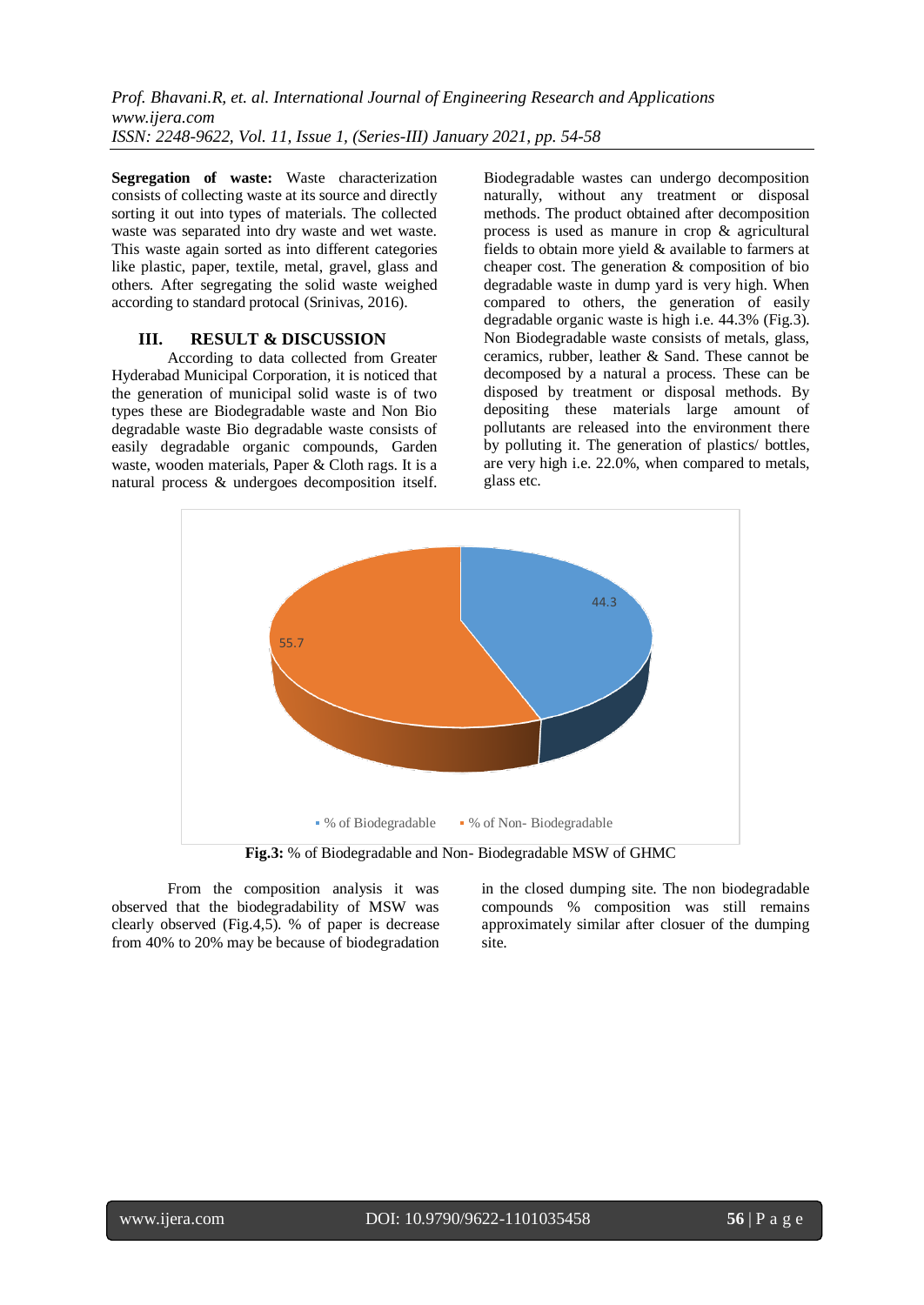

**Fig.4:** % of compounds content at active site



**Fig.5:** % of compounds content at closed site

# **IV. CONCLUSION AND RECOMMENDATIONS:**

Municipal solid waste at Jawahar nagar is being maintained well by greater Hyderabad Municipal Corporation. Proper segregation of solid waste at the point source of generation is very important for easy & safe disposal. For proper management of municipal solid waste the municipal authorities should maintain the storage facilities in such a manner that they do not create unhygienic  $\&$ unsatisfactory conditions.

Launching targeted efforts for development/acquisition of technologies for material and energy recovery from waste is the need

of the hour in India. To build confidence and test the application of such technologies in the context of developing countries pilot demonstration projects need to be established. This in turn will require extensive data collection on waste characterisation and quantification to facilitate assessment of recycling/recovery potential and design/development of technologies.

The study concludes that installation of decentralized solid waste processing units in metropolitan cities/towns and development of formal recycling industry sector is the need of the hour in developing countries like India.